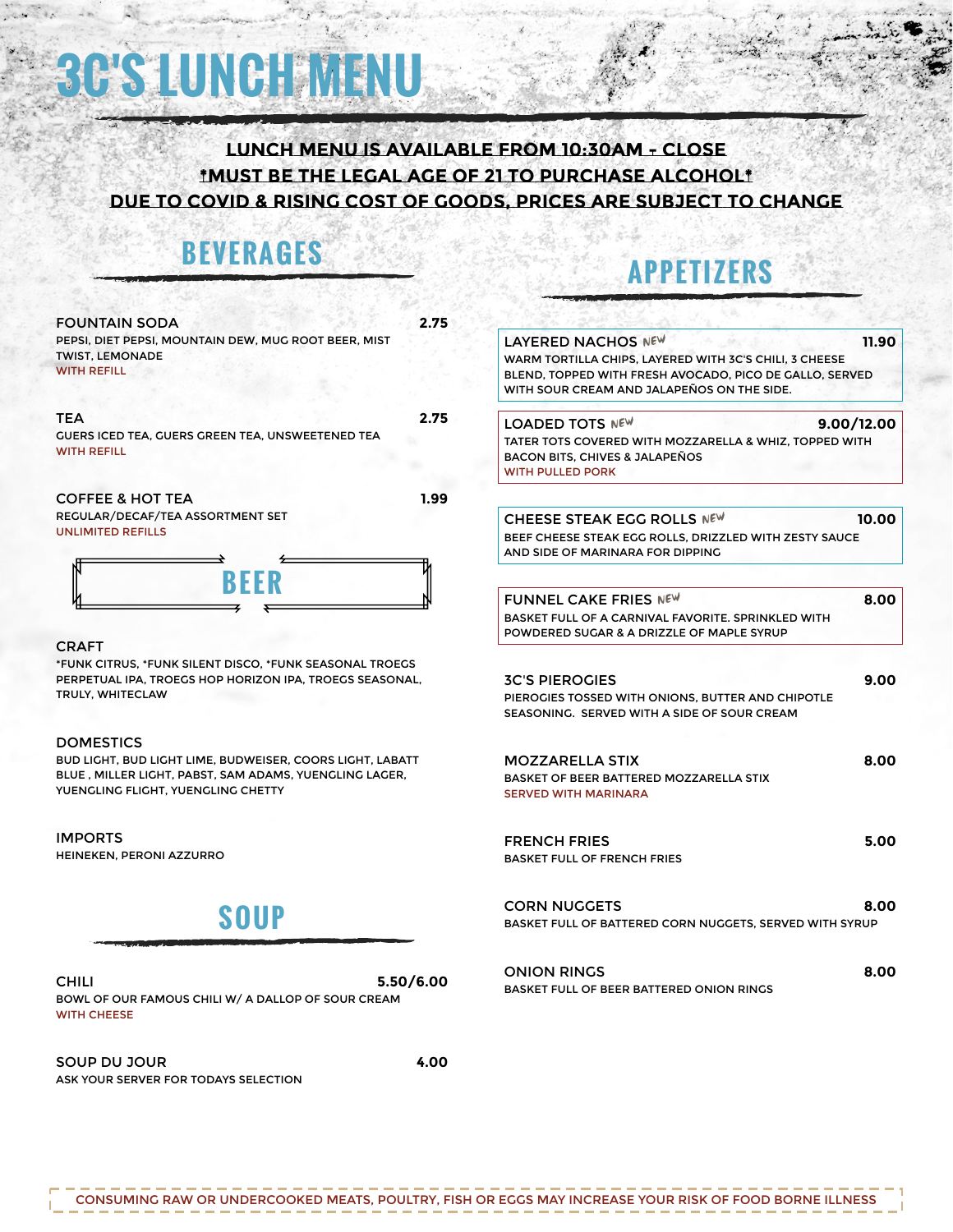# **CLUBS & DELI SANDWICHES**

#### CHOICE OF WHITE, WHEAT or RYE SERVED WITH FRIES, SOUP OR SIDE SALAD & COLESLAW C.

## TRIPLE DECKER CLUB **13.00**

CHOICE OF ROAST BEEF, ROAST TURKEY OR BAKED HAM. LAYERS OF LETTUCE, TOMATO, BACON, AMERICAN CHEESE & MAYO

### 3CS DELI SANDWICH **11.00**

CHOICE OF ROAST BEEF, ROAST TURKEY, BAKED HAM, CHICKEN OR TUNA SALAD. TOPPED WITH LETTUCE, TOMATO, ONION, AMERICAN CHEESE & MAYO

### CLASSIC BLT **9.00**

GENEROUS PORTIONS OF HICKORY SMOKED BACON, LETTUCE, TOMATO, AMERICAN CHEESE & MAYO

**WRAPS**

### SERVED WITH FRIES, SOUP OR SIDE SALAD & COLESLAW

| <b>CLASSIC CHICKEN WRAP</b><br><b>CHIPPED CHICKEN STEAK WRAP, LETTUCE, TOMATO, ONION &amp;</b><br>AMERICAN CHEESE. CHOICE OF DRESSING                                                 | 12.00 |  |
|---------------------------------------------------------------------------------------------------------------------------------------------------------------------------------------|-------|--|
| <b>SOUTHWEST WRAP</b><br>CHIPPED BBQ CHICKEN STEAK, BACON, LETTUCE, TOMATO,<br>ONION, CHEDDAR CHEESE & BBO RANCH MAYO                                                                 | 12.00 |  |
| <b>CHICKEN CAESER WRAP</b><br>GRILLED CHICKEN, FRESH ROMAINE LETTUCE, BLACK OLIVES,<br><b>CAESAR DRESSING. WITH GRATED PARMESAN &amp; MOZZARELLA</b><br><b>CHEESE</b>                 | 12.00 |  |
| <b>TURKEY &amp; PROVOLONE WRAP</b><br>SLICED TURKEY BREAST, FRESH LETTUCE, TOMATO & ONION,<br><b>SEASONED MAYO &amp; PROVOLONE CHEESE</b>                                             | 12.00 |  |
| <b>HAM &amp; SWISS WRAP</b><br>SLICED BAKED HAM, FRESH LETTUCE, TOMATO & ONION. SWISS<br><b>CHEESE &amp; HONEY MUSTARD OR MAYO</b>                                                    | 12.00 |  |
| LITTLE ITALY WRAP W<br>SLICED BAKED HAM, HARD SALAMI, CAPPICOLA, FRESH LETTUCE,<br>TOMATO, ONION, SWEET PEPPERS, PROVOLONE CHEESE &<br><b>ITALIAN OIL</b>                             | 12.00 |  |
| <b>PHILLY BEEF &amp; ONION</b><br>CHIPPED BEEF STEAK. SAUTÉED ONIONS. LETTUCE. TOMATO.<br><b>SWEET PEPPERS &amp; PROVOLONE CHEESE</b>                                                 | 12.00 |  |
| <b>GARDEN VEGGIE WRAP</b><br>FRESH LETTUCE, DICED TOMATOES, ONIONS, SHREDDED<br><b>CARROTS, SAUTÉED MUSHROOMS, ROASTED PEPPER, BLACK</b><br>OLIVES. AMERICAN CHEESE & DRESSING CHOICE | 12.00 |  |
| <b>DRESSINGS</b><br>RANCH, CAESAR, ITALIAN, FRENCH, 1000 ISLAND, BLUE CHEESE,                                                                                                         |       |  |

# PARMESAN PEPPERCORN, TERIYAKI, SWEET & SOUR, BUFFALO

# **CHEESE STEAKS & HOAGIES**

# SERVED WITH FRIES, SOUP OR SALAD & COLESL

| <b>ITALIAN CHEESE STEAK</b><br>13.00              |
|---------------------------------------------------|
| CHICKEN OR BEEF, SAUCE, SAUTÉED ONIONS & PEPPERS, |
| PROVOLONE CHEESE                                  |
|                                                   |

tan a

CALIFORNIA CHEESE STEAK **13.00** CHICKEN OR BEEF, LETTUCE, TOMATO, ONION, AMERICAN CHEESE & MAYO

#### BUFFALO CHICKEN CHEESE STEAK **13.00** 3C'S BUFFALO CHICKEN, LETTUCE, TOMATO, ONION, CHEDDAR CHEESE, RANCH OR BLUE CHEESE.

ITALIAN HOAGIE **13.00**

도시할 수 있다.

SLICED BAKED HAM, HARD SALAMI, CAPPICOLA, LETTUCE, TOMATO, ONION & BANANA PEPPERS. PROVOLONE CHEESE, ITALIAN SEASONINGS & OIL

# **HANDHELD GOODIES**

## SERVED WITH FRIES, SOUP OR SALAD & COLESLAW

| <b>KARBIVOR NEW</b><br>PULLED PORK, SHREDDED BRISKET, APPLEWOOD SMOKED<br>BACON, MAC & CHEESE, MELTED CHEDDAR CHEESE, FINISHED<br>OFF WITH ALABAMA STYLE BBQ SAUCE ALL SERVED ON GRILLED<br><b>SOURDOUGH</b>                       | 15.00    |
|------------------------------------------------------------------------------------------------------------------------------------------------------------------------------------------------------------------------------------|----------|
| <b>STREET TACOS NEW</b><br>(3) CORN TORTILLAS WITH MARINATED CHICKEN OR STEAK.<br>SERVED WITH PICO DE GALLO. CHILE LIME SOUR CREAM.<br><b>GUACAMOLE &amp; MEXICAN BLEND CHEESE</b><br><b>CHICKEN///STEAK</b>                       | 12.00/MP |
| <b>FAJITA OUESADILLA NEW</b><br><b>MARINATED CHICKEN OR STEAK. MIXED WITH SAUTÉED ONIONS &amp;</b><br>PEPPERS. MEXICAN BLEND CHEESE ALL STUFFED INTO A 12"<br>FLOUR TORTILLA. SIDE OF SOUR CREAM & SALSA<br><b>CHICKEN///STEAK</b> | 12.00/MP |
| THE BIG CATCH W<br>YUENGLING BEER BATTERED FISH. SERVED CALIFORNIA STYLE<br>WITH TARTAR SAUCE ON A BRIOCHE BUN.                                                                                                                    | 12.50    |
| <b>DADS YANKEE BEEF DIP</b><br>10 HOUR ROAST BEEF LAYERED ON A GRILLED GARLIC BUTTER<br>ROLL. TOPPED WITH CARMALIZED ONIONS. PROVOLONE CHEESE<br>& AU JUS FOR DIPPING                                                              | 13.00    |
| <b>3C'S CHICKEN SANDWICH</b><br>CHICKEN AVAILABLE BREADED OR GRILLED. SERVED CALIFORNIA<br>STYLE ON A BRIOCHE BUN<br><b>AVAILABLE SPICY</b>                                                                                        | 11.00    |
| <b>BEEF PATTY MELT</b><br>BEEF BURGER WITH SWISS CHEESE & SAUTÉED ONIONS SERVED                                                                                                                                                    | 11.00    |

# BEEF BURGER WITH SWISS CHEESE & SAUTÉED ONIONS SERVED ON GRILLED DELI RYE

GRILLED CHEESE **7.50/9.50** 3 CHEESE BLEND ON BREAD OF CHOICE. (WHITE,WHEAT OR RYE) WITH BACON OR HAM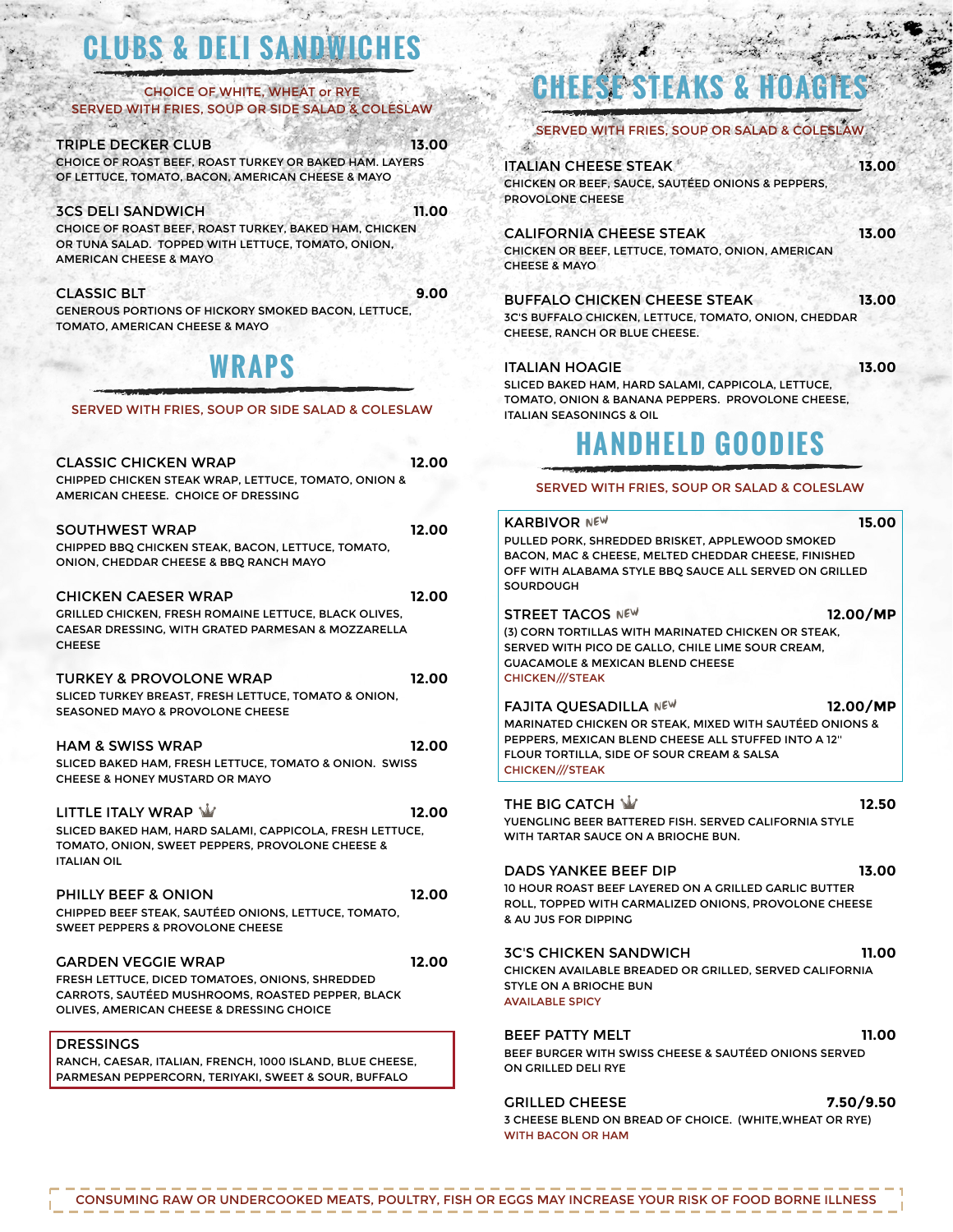# **BURGERS**

| SERVED WITH FRIES, SOUP OR SALAD & COLESLAW                                                                                                                                                 |       |
|---------------------------------------------------------------------------------------------------------------------------------------------------------------------------------------------|-------|
| <b>3C'S CLASSIC BURGER</b><br>1/4 LB BURGER, SERVED WITH LETTUCE, TOMATO, ONION,<br>AMERICAN CHEESE & MAYO ON A BRIOCHE BUN                                                                 | 8.50  |
| <b>3C'S DELUXE BURGER</b><br>1/2 LB BURGER, SERVED WITH LETTUCE, TOMATO, ONION,<br>AMERICAN CHEESE & MAYO ON A BRIOCHE BUN                                                                  | 11.70 |
| <b>3C'S TURKEY BURGER</b><br>1/2 LB TURKEY BURGER SERVED WITH LETTUCE, TOMATO, ONION,<br>AMERICAN CHEESE & MAYO ON A BRIOCHE BUN                                                            | 11.70 |
| <b>MOLINO BURGER W</b><br>1/2 LB BURGER SERVED WITH LETTUCE. TOMATO, ONION RING.<br>BACON, AMERICAN CHEESE AND SEASONED MAYO & BBQ SAUCE<br>DRIZZLE ON A BRIOCHE BUN                        | 13.50 |
| ROUTE 61 STAMPEDE BURGER                                                                                                                                                                    | 12.10 |
| 1/2 LB BURGER SERVED WITH LETTUCE, TOMATO, ONION, SAUTÉED<br>MUSHROOM'S, AMERICAN CHEESE & SEASONED MAYO ON A<br><b>BRIOCHE BUN</b>                                                         |       |
| <b>BARNYARD BURGER NE</b><br>1/4 LB BURGER, 1/4 LB OF BRISKET, SERVED WITH LETTUCE, TOMATO,<br>ONION RING, BACON, FRIED EGG (ANY STYLE), AMERICAN CHEESE<br>& GARLIC AIOLI ON A BRIOCHE BUN | 14.00 |
| THE MAXWELL BURGER NE<br>1/4 LB BURGER, 1/4 LB OF PULLED PORK SERVED WITH AN ONION<br>RING, SLICED JALAPEÑOS, BACON, PEPPER JACK CHEESE &<br>JALAPEÑO RANCH AIOLI ON GRILLED TEXAS TOAST    | 13.00 |

# **OPEN FACE SAMMIES**

| $\ast$ SERVED WITH FRIES. SOUP OR SALAD & COLESLAW $\odot$                |       |
|---------------------------------------------------------------------------|-------|
| <b>REUBEN ON RYE</b>                                                      | 11.00 |
| CORNED BEEF, SWISS CHEESE TOPPED WITH WARM DUTCH                          |       |
| KRAUT, RUSSIAN DRESSING. SERVED OPEN FACE ON GRILLED<br><b>MARBLE RYE</b> |       |
| <b>RACHEL ON RYE</b>                                                      | 10.50 |
| SLICED ROAST TURKEY, SWISS CHEESE TOPPED WITH CHILLED                     |       |
| COLESLAW, RUSSIAN DRESSING SERVED ON GRILLED MARBLE<br><b>RYE</b>         |       |
| TUNA MELT $\mathbf{\dot{W}}$                                              | 10.50 |
|                                                                           |       |

TUNA SALAD, SERVED OPEN FACE ON GRILLED ITALIAN BREAD TOPPED WITH AMERICAN CHEESE, FRESH DICED TOMATOS, MINCED GARLIC, BASIL & BALSAMIC GLAZE

# BBQ TURKEY MELT **11.00**

SLICED ROAST BBQ TURKEY, TOPPED WITH PROVOLONE CHEESE, CRUMBLED BACON, DICED TOMATO & ONION RING, DRIZZLED WITH BBQ SAUCE SERVED ON GRILLED GARLIC TOAST

# SEARED CHICKEN **11.00**

SEASONED & SEARED CHICKEN BREAST SERVED OPEN FACE ON GRILLED GARLIC TOAST, TOPPED WITH TOMATO, ONION, ROASTED PEPPPERS & A DRIZZLE OF GARLIC AIOLI CHOICE OF SAUCE

DRESSINGS

RANCH, ITALIAN, FRENCH, 1000 ISLAND, BLUE CHEESE, PARMESAN PEPPERCORN, CAESAR, BALSAMIC OIL & VINEGAR, BBQ SAUCE, BUFFALO, TARTAR SAUCE, COCKTAIL SAUCE

# **COMBO BASKETS**

## SERVED WITH COLESLAW

FISH N' CHIPS **11.50**

DEEP FRIED BATTERED FISH PLANKS & FRENCH FRIES. SERVED WITH TARTER SAUCE

## FINGERS N' FRIES **10.50**

DEEP FRIED BATTERED CHICKEN TENDERS AND FRENCH FRIES. COMES WITH YOUR CHOICE OF DIPPING SAUCE....LOOK UP

# BUBBA'S SHRIMP BASKET **12.00**

DEEP FRIED BUTTERFLY SHRIMP AND FRENCH FRIES. SERVED WITH COCKTAIL SAUCE